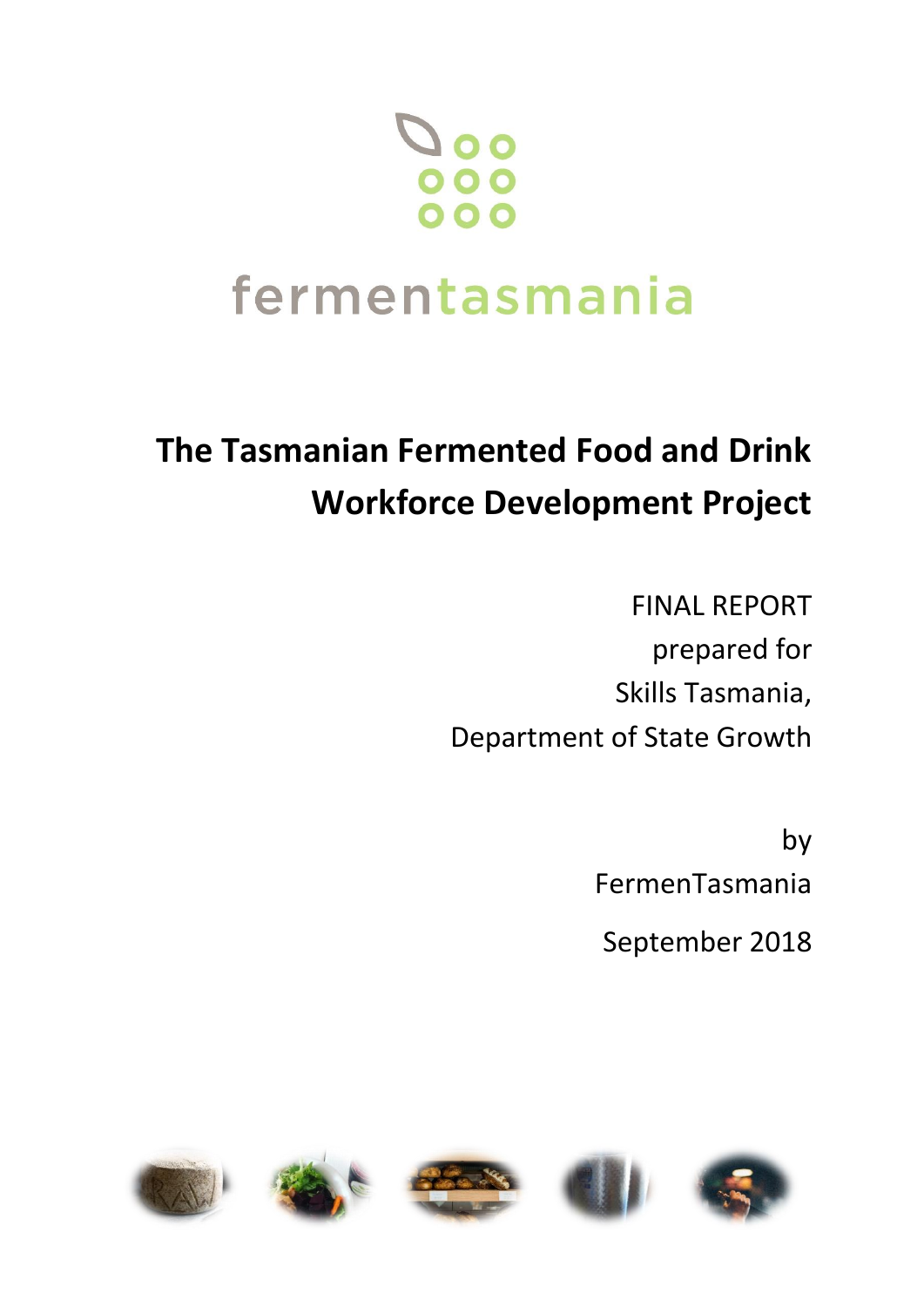# 1 Contents

| 2              |     |  |  |  |  |  |  |  |  |  |
|----------------|-----|--|--|--|--|--|--|--|--|--|
| 3              |     |  |  |  |  |  |  |  |  |  |
| 4              |     |  |  |  |  |  |  |  |  |  |
| 5              |     |  |  |  |  |  |  |  |  |  |
| 6              |     |  |  |  |  |  |  |  |  |  |
| $\overline{7}$ |     |  |  |  |  |  |  |  |  |  |
|                | 7.1 |  |  |  |  |  |  |  |  |  |
|                | 7.2 |  |  |  |  |  |  |  |  |  |
|                | 7.3 |  |  |  |  |  |  |  |  |  |
|                | 7.4 |  |  |  |  |  |  |  |  |  |
|                |     |  |  |  |  |  |  |  |  |  |
| 8              |     |  |  |  |  |  |  |  |  |  |
|                | 8.1 |  |  |  |  |  |  |  |  |  |
|                | 8.2 |  |  |  |  |  |  |  |  |  |
| 9              |     |  |  |  |  |  |  |  |  |  |
|                | 9.1 |  |  |  |  |  |  |  |  |  |
|                | 9.2 |  |  |  |  |  |  |  |  |  |
|                | 9.3 |  |  |  |  |  |  |  |  |  |
|                | 9.4 |  |  |  |  |  |  |  |  |  |
| 10             |     |  |  |  |  |  |  |  |  |  |
| 11             |     |  |  |  |  |  |  |  |  |  |

[Cover page photo credits (L-R): Bruny Island Cheese, KimChiMe, Pigeon Whole, Brady's Lookout Cider, St John Craft Beer]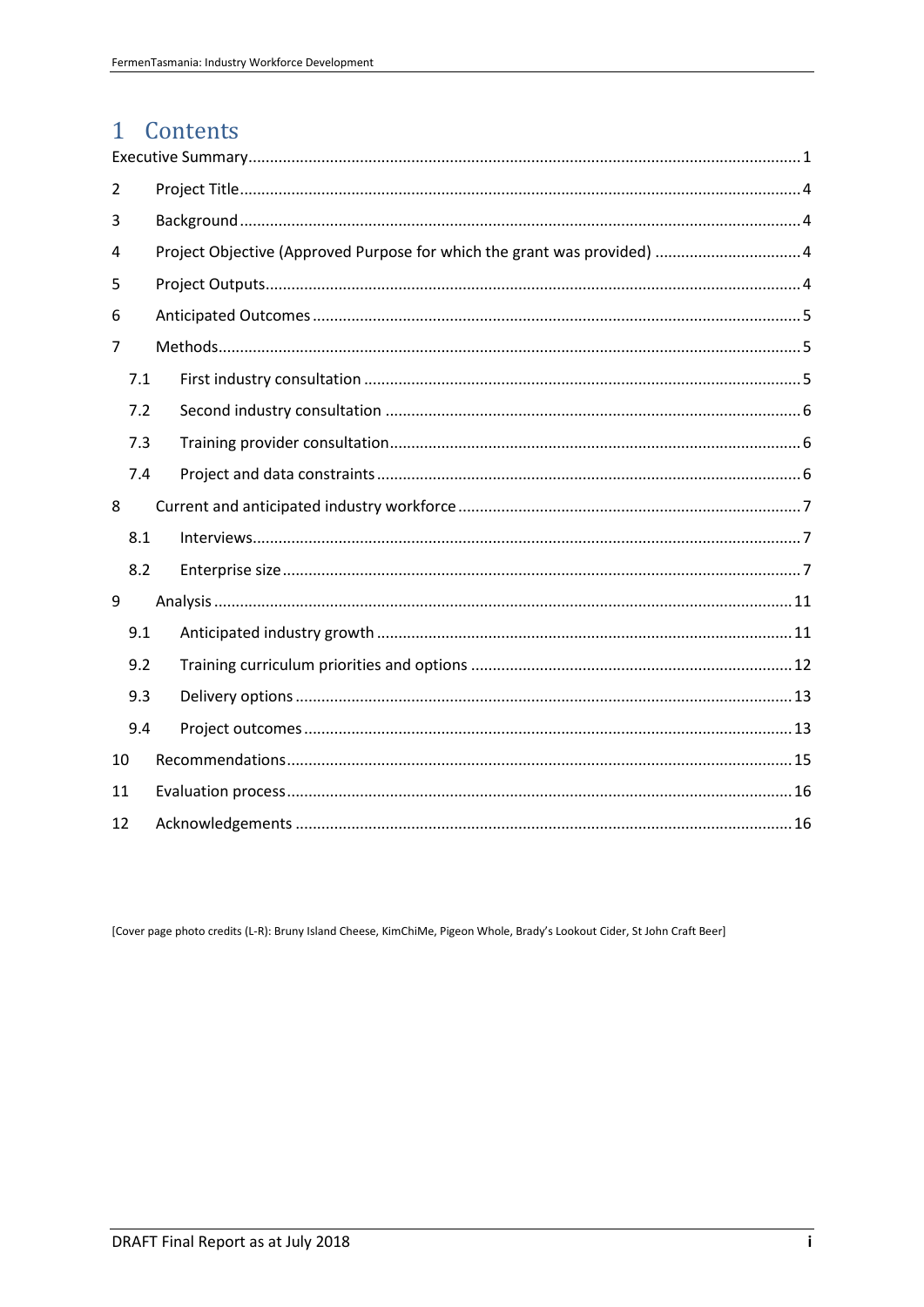# <span id="page-2-0"></span>**Executive Summary**

This report provides a snapshot of current (late 2017) and anticipated (3-5 years hence) workforce levels in the Tasmanian food and drink fermentation sector.

Participating enterprises were involved in producing value added food and drink comprising beer, cider, mead, vinegar, dairy (e.g. cheese, yoghurt, kefir), kombucha, vegetables (e.g. kimchi, sauerkraut) and bakery (e.g. traditional, sourdough). Enterprises focussing on the production of wine and/or distilled spirits were not included in this report as they are the subject of separate workforce development projects. [It should also be noted that we were not successful in attempts to engage with the largest cheese producer in NW Tasmania or the largest beer and cider producer in southern Tasmania. It is estimated that these enterprises employ around 400 and 90 people respectively.]

For those sectors *from which first hand data was collected and extrapolated*, data indicate that, at the end of 2017:

- There were about 1,100 people employed in the fermentation sector in Tasmania.
- Total employee numbers per enterprise ranged from 1 to 57.
- The median number of employees per enterprise varied between sectors, from three in the cider sector to 12 in the dairy sector.

Extrapolated data suggest the following growth patterns for the fermentation sector over the next 3- 5 years:

- **Beer**: there will be a requirement for about **40 new roles** (an overall increase of ~10%), with around 30 of these being in the Specialist and Operations categories, the remainder being Managers/Leaders.
- **Cider**: there will be a requirement for about **45 new roles** (an overall increase of ~20%), about 30 of which will be in the Leader/Manager category, and the remainder evenly spread across Specialist and Operations.
- **Dairy**: there will be a requirement for about **95 new role**s (an overall increase of ~15%), about 50 of which will be in the Specialist category, and the remainder spread relatively evenly across the Leader/Manager and Operations categories.
- **•** Other<sup>1</sup>: there will be a requirement for about 170 new roles (an overall increase of ~70%), about 100 of which will be in the Operations category, ~40 Leader/Managers and ~30 Specialists.

These data suggest that organisational focus of these new roles would be:

- ~100 Management/Leadership roles
- ~100 Specialist roles
- ~150 Operations roles.

There was a clear need for workforce development activities across the entire value chain of fermenting-focussed enterprises.

1

 $1$  The 'Other' category comprises producers of, amongst other things, fermented condiments; fermented beverages; miso; bread; plant-based cheese; kraut; kimchi; mead; and water kefir.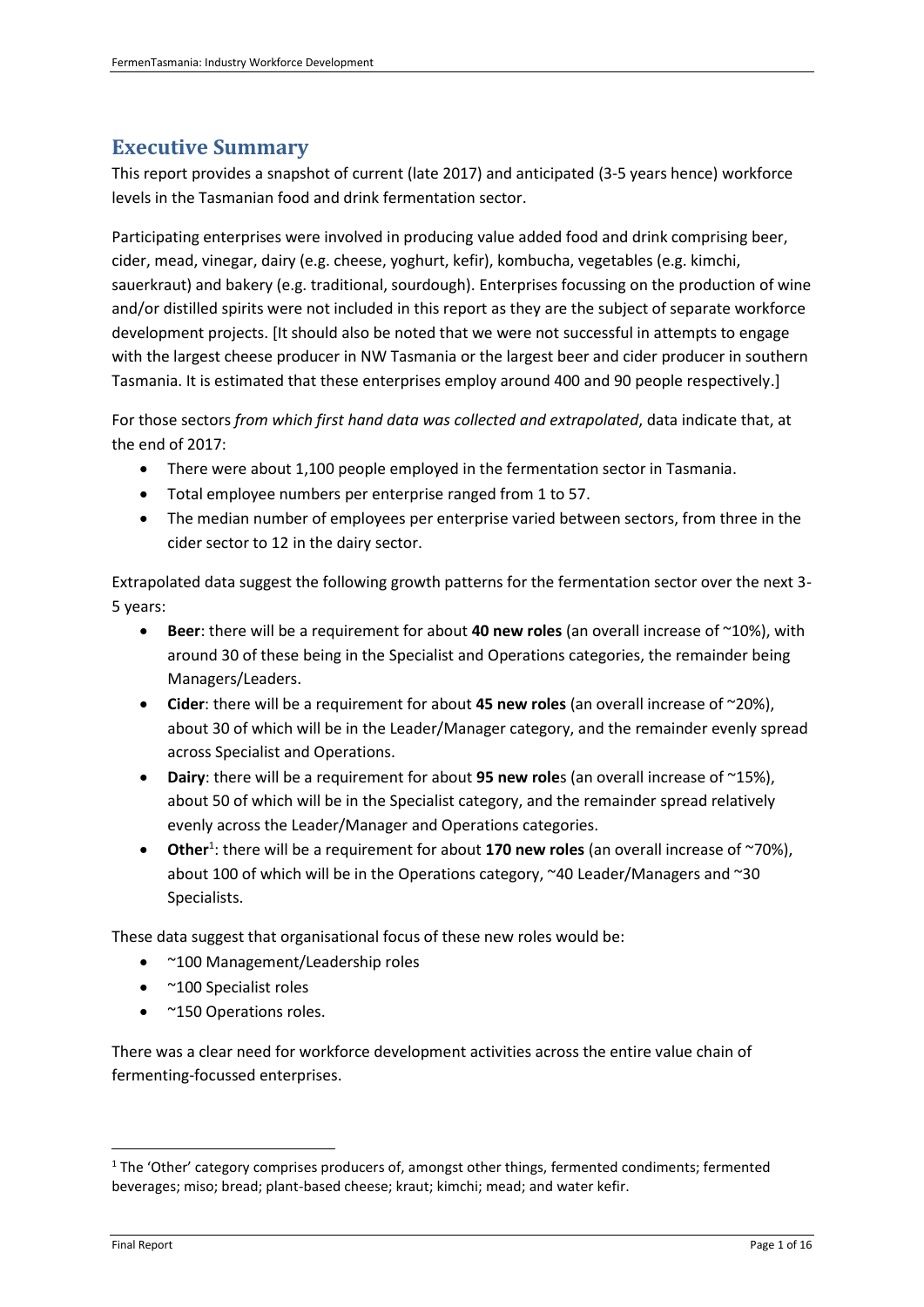However, interviewees – who were largely enterprise owners and/or managers – demonstrated a strong preference for workforce development to be focussed on the Operations and Specialist categories.

In saying this, industry members felt that more could be done to map training courses and segments more closely to current industry needs. It was also felt that courses should do more to focus on provision of useful knowledge that underpins current skill requirements. This highlights a perception by industry members that they are somewhat disconnected from curriculum design and priority setting.

There was no clear trend in response to questions regarding the perceived value of training that leads to accredited qualifications. Some industry members discounted the value of these, while others were keen for all training to be mapped against formal qualifications.

Opinion regarding preferred delivery mechanisms covered the range from wholly in-house (by staff and/or external training providers) to wholly external.

There was a clear preference to 'hire for attitude, and train in-house'. Exploration of this preference highlighted a common belief that each production system was unique, and that externally-provided training was unlikely to provide sufficient return on investment with regard to relevant, practical skills.

It will be a challenge to develop courses that appeal to most enterprises and their staff. The first step will be building trust in the course material, so that the intrinsic value of each course is apparent. Once that trust is built, it is likely that enterprises will show an increased flexibility in accepting different delivery options.

At the time of writing, FermenTasmania has just been awarded initial operational funding support from Food Innovation Australia Ltd. As such, FermenTasmania will be able to:

- take ownership of project recommendations,
- apply resources to their implementation, and
- monitor and evaluate future trends.

#### **Recommendation 1: FermenTasmania to establish a forum comprising industry members and training providers to discuss industry workforce development priorities and delivery options**

This project provides a first step in building a cohesive, cross-industry workforce development program. The next step is to build a solid working relationship between industry and training providers so that the drivers and needs of each can be understood and a flexible, sustainable workforce development framework be developed.

In this way, the industry will build an understanding of specific skills needed within various enterprises and then work directly with training providers to design and deliver courses that meet these needs. If it is found that the current pool of training providers is not able to deliver against identified needs, then alternative delivery models will need to be explored.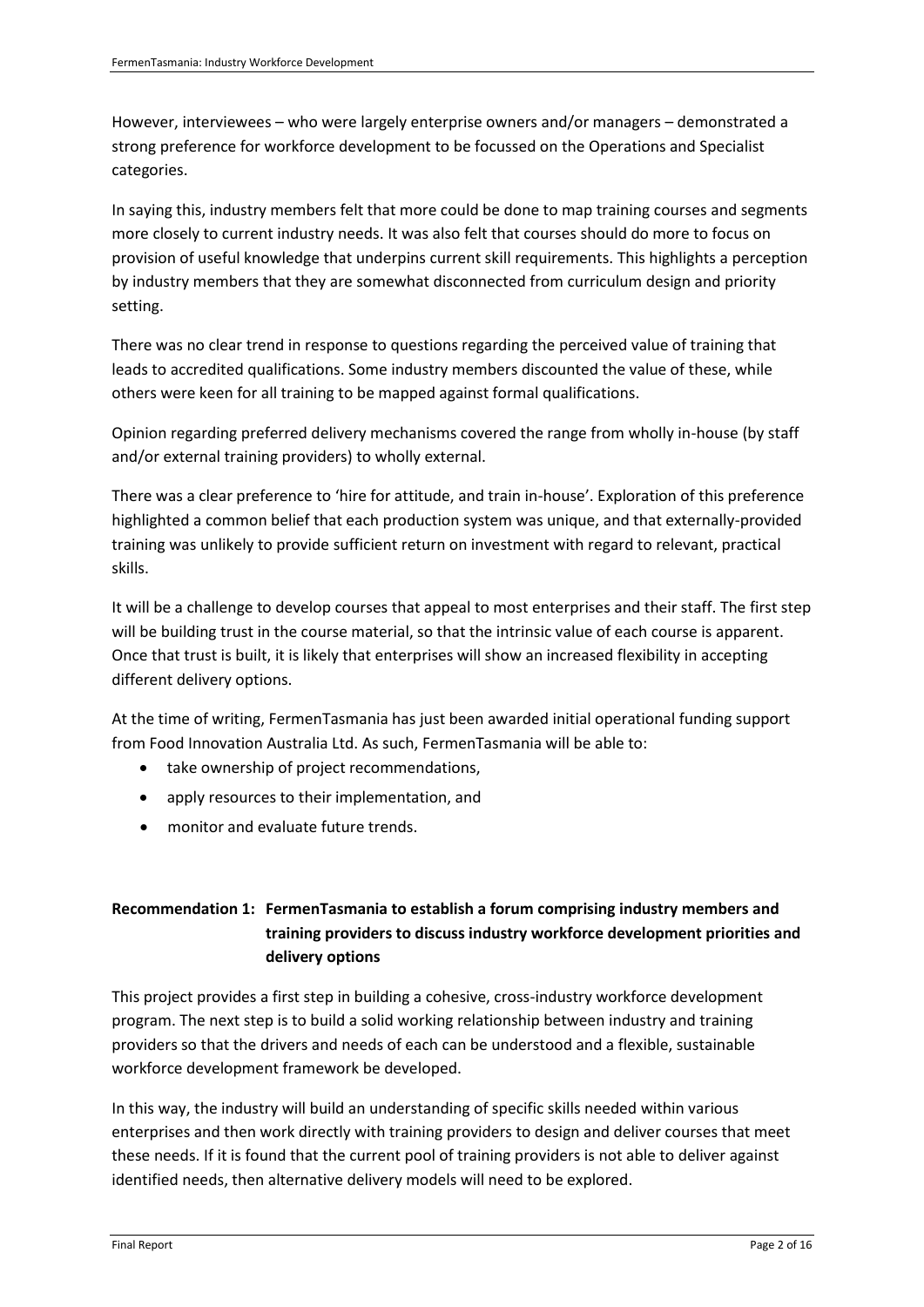It should be noted that this recommendation aligns with Recommendations 1 and 3 from the Tasmanian Distilling Industry Workforce Report (Skills Tasmania, 2017). FermenTasmania currently is leading discussions regarding providing executive and coordinating roles for a number of Tasmanian industry bodies and anticipates being able to facilitate progress against these recommendations.

#### **Recommendation 2: Fermentasmania to work with industry bodies and training providers to map recognised industry training packages against accredited courses or units**

There is currently a range of opinions as to the current value of accredited qualifications within the fermentation workforce. It is also acknowledged that formal qualifications are valued by a sector of the workforce and that enterprises have a duty to provide their staff with opportunities to achieve such.

In this light, mapping recognised and valued courses (for example, those offered by the Institute of Brewing and Distilling: [https://www.ibd.org.uk/qualifications/training/\)](https://www.ibd.org.uk/qualifications/training/) against formal Operations, Specialist or Management level qualifications was seen by industry members as an attractive option and should be pursued.

(the remainder of this page is intentionally blank)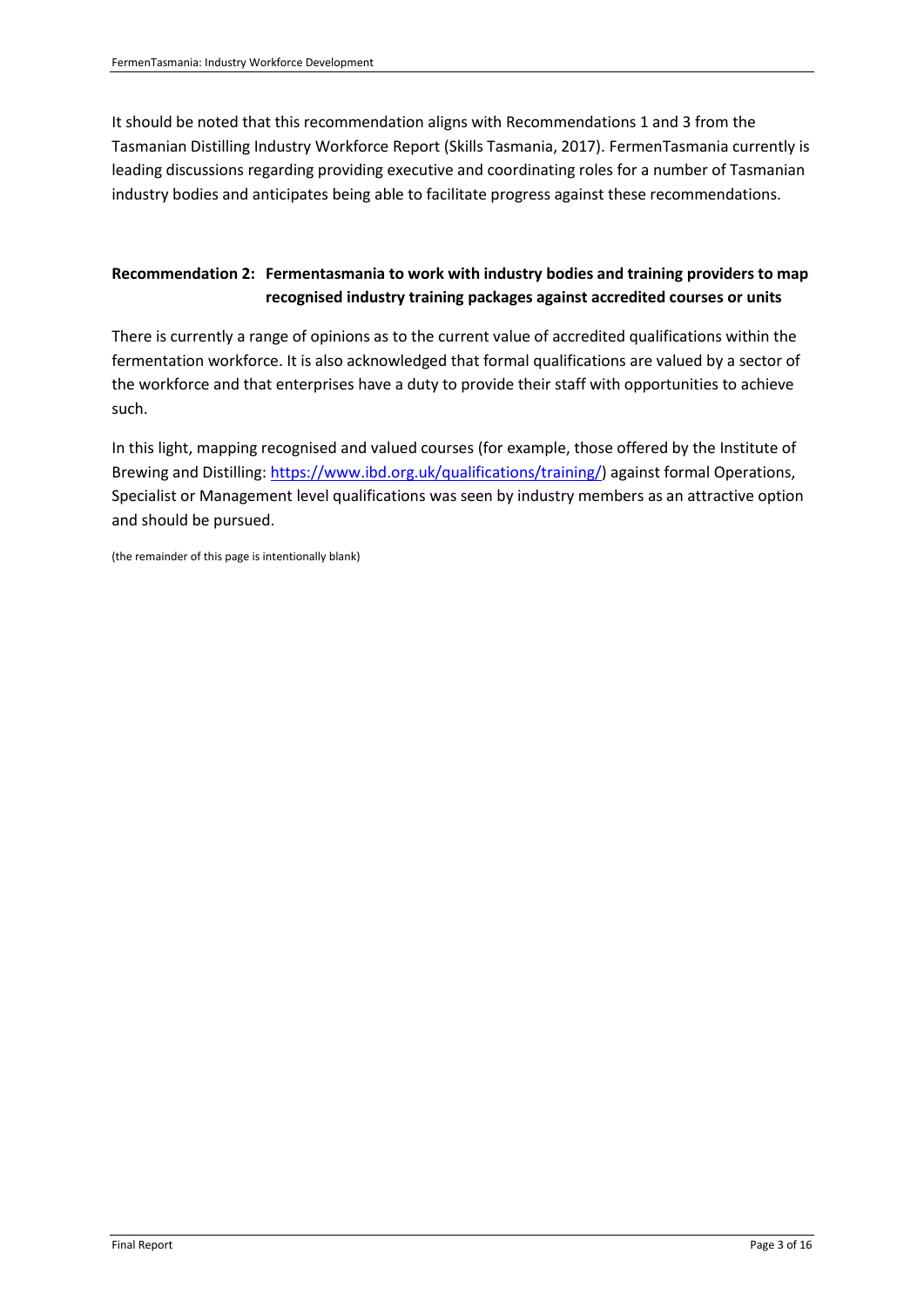# <span id="page-5-0"></span>**2 Project Title**

The Tasmanian Fermented Food and Drink Workforce Development Project

# <span id="page-5-1"></span>**3 Background**

Tasmania is home to an increasing number of world-class fermented food and drink production companies. Current established and nascent enterprises are focused on the production of, amongst other products, beer, cider, mead, vinegar, wine, dairy (e.g. cheese, yoghurt, kefir), kombucha, vegetables (e.g. kimchi, sauerkraut) and bakery (e.g. traditional, sourdough).

Tasmanian fermentation industry members have clearly indicated they consider their individual enterprises are constrained by a lack of access to suitably trained staff.

This project sought to address the need for the Tasmanian fermentation industry to implement a formal structure through which they can plan and prepare for their anticipated need for an increasing number of skilled workforce members.

FermenTasmania (www.fermentasmania.com) is an industry-led, member-based, not for profit (limited by guarantee) company established with the vision of Tasmania being internationally recognised as a go-to region of excellence for the design, production and marketing of fine fermented food and drinks.

# <span id="page-5-2"></span>**4 Project Objective (Approved Purpose for which the grant was provided)**

The project was conducted to support identification of current and future workforce development needs within and across Tasmania's fermentation sectors<sup>2</sup>, to investigate the need and viability of developing a workforce development plan.

Additional detail on the approved purpose was included in the Fermentation Tasmania Ltd project proposal provided to Skills Tasmania, Department of State Growth, on 12 April 2017. These were:

- Develop a clear understanding of the job roles, capability requirements and skill needs within the Tasmanian fermentation industry
- Understand gaps and any regional differences
- Enable enterprise managers to make informed decisions relating to workforce and business development
- Use the findings to provide recommendations regarding training curriculum and delivery options.

# <span id="page-5-3"></span>**5 Project Outputs**

• Draft and final project reports, which will map current and anticipated workforce needs, present industry priorities for workforce development activities, provide recommendations

1

<sup>&</sup>lt;sup>2</sup> For the purpose of this project, we define different fermentation sectors in terms of specific products, for example, beer, bread, cider, cheese, kombucha, sauerkraut, mead, wine, dairy)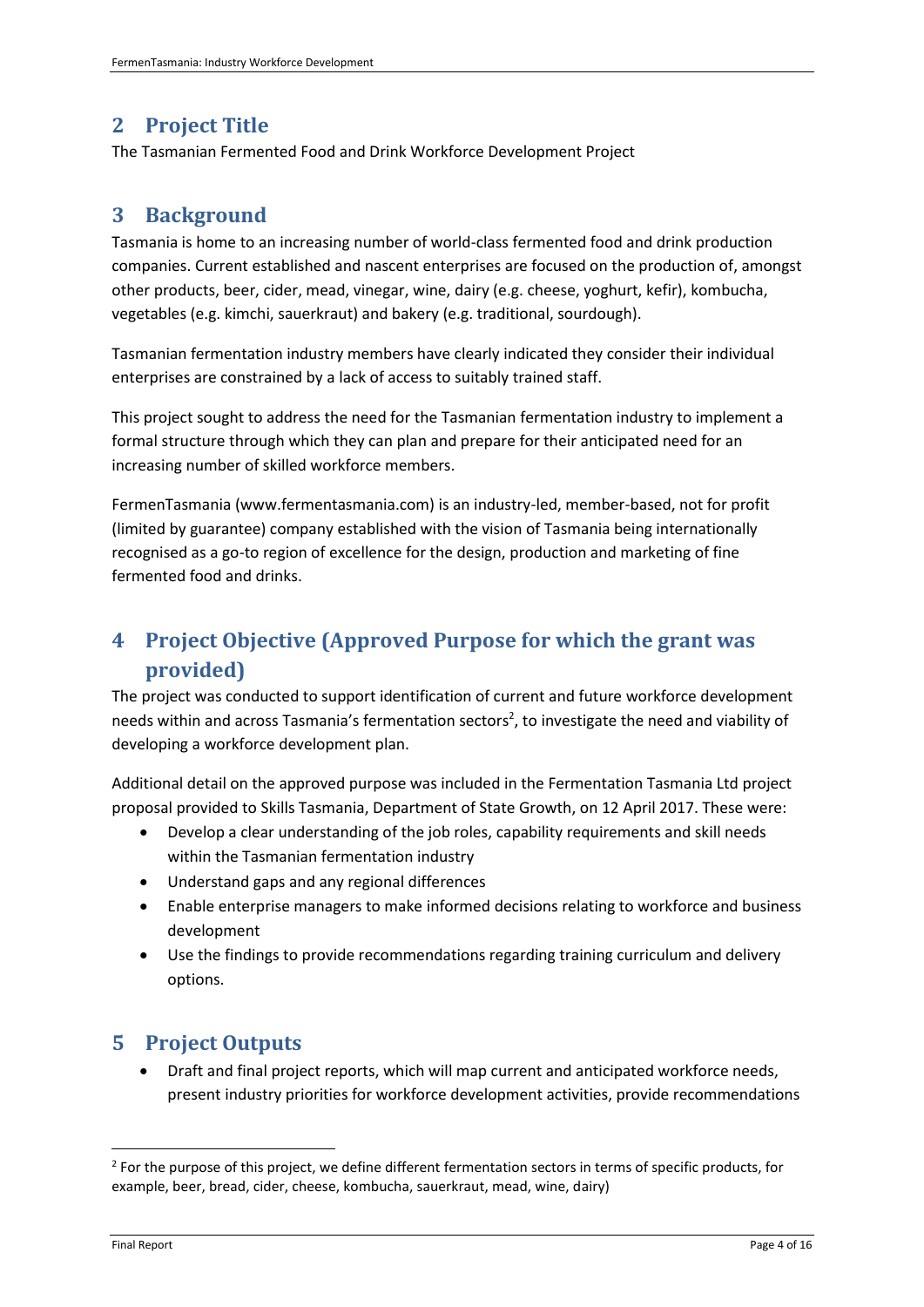for industry relevant training course focus and delivery, and provide an evaluation model for use in following years.

## <span id="page-6-0"></span>**6 Anticipated Outcomes**

- Attitudinal:
	- o Increased understanding of the job roles, capability requirements and skill needs of the industry, endorsed by the industry.
- Capacity:
	- $\circ$  Increased understanding and capacity of business owners and managers within the industry of the benefits of workforce development and planning.
- Structural:
	- o Improved accessibility of information and resources relating to workforce development tools, techniques, processes and training needs.
	- $\circ$  Improved industry engagement in collaborative workforce development activities, including increased cross-sector cooperation and closer coordination with training providers, including UTAS, TasTAFE and private RTOs.

## <span id="page-6-1"></span>**7 Methods**

#### <span id="page-6-2"></span>**7.1 First industry consultation**

Potential interviewees, drawn from the FermenTasmania stakeholder database were invited to participate by email and follow-up phone calls. All those responding positively to the invitation were interviewed. The initial round of face-to face and telephone interviews were conducted by Tom Lewis in October and November 2017.

It should also be noted that we were not successful in attempts to engage with the largest cheese producer in NW Tasmania or the largest beer and cider producer in southern Tasmania. It has been estimated that these enterprises employ around 400 and 90 people respectively.

Interviews were semi-structured, to allow participants opportunity to discuss items that they considered of importance to the project and their sector.

Initial interview questions covered the following topics:

- Current workforce, FTE and roles
	- o Is this adequate for current needs?
	- o Where are the current gaps?
- Anticipated workforce, FTE and roles in 3-5 years' time
- Threats and opportunities that may affect plans
- Current interaction with the formal workforce development sector
- Anticipated interaction with the formal workforce development sector
- Any other matters.

In addition to collection and analysis of workforce demographic data, interviews canvassed business owners' thoughts and opinions regarding the types of capability-building services that they would value and the delivery styles that would best suit them and their employees' needs.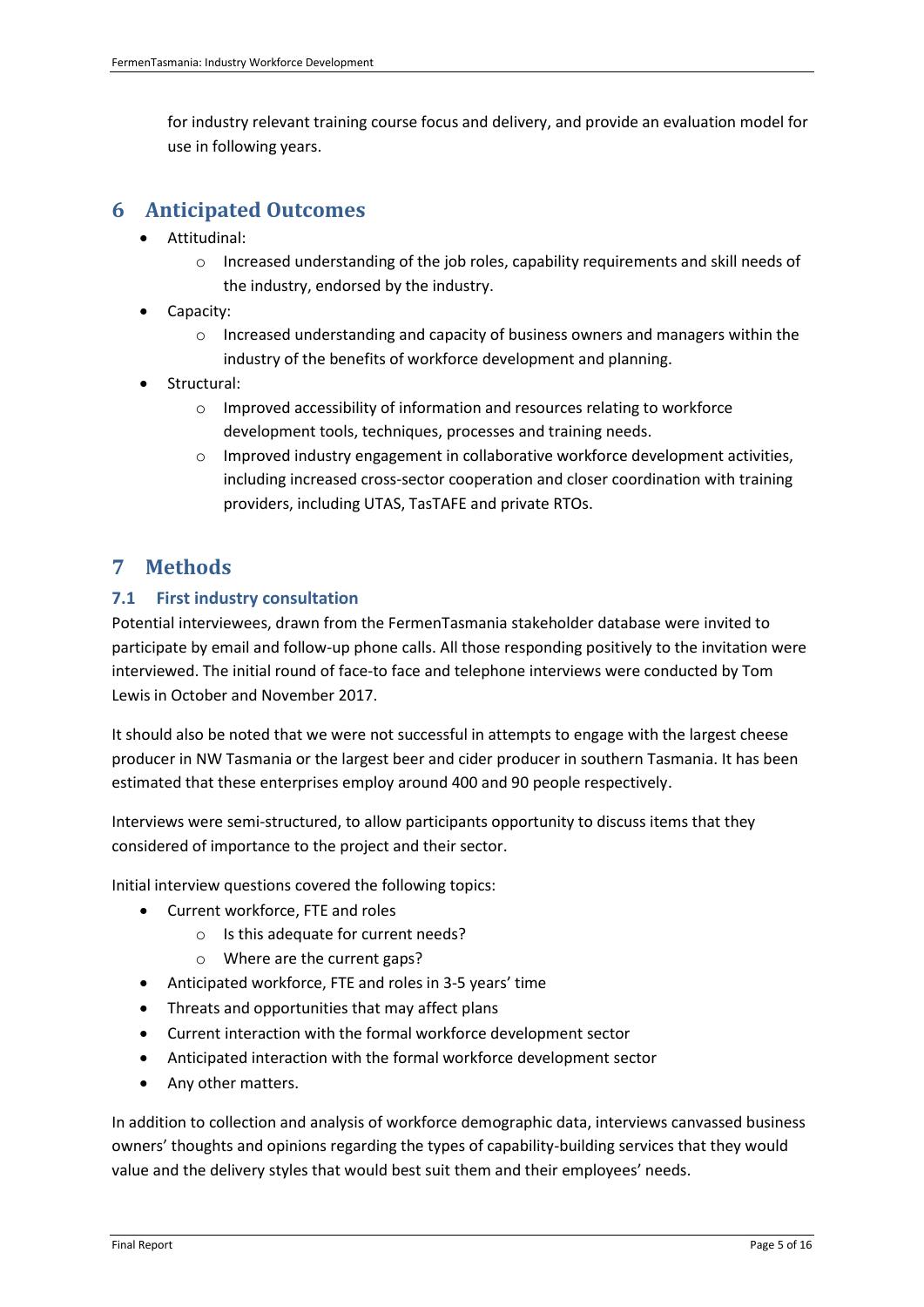#### <span id="page-7-0"></span>**7.2 Second industry consultation**

Collated data, together with preliminary analysis was presented, in draft form, to the initial core group of interviewees in April and early May 2018.

After allowing time for recipients to read and consider the draft report, a second series of consultations (email, phone, face-to-face – to suit the needs of industry members), to test and gather feedback on the contents of the draft paper, was conducted during May 2018.

Information and opinion provided during this consultation round informed the development of this final report

#### <span id="page-7-1"></span>**7.3 Training provider consultation**

Training providers (private Registered Training Organisations; private non-Registered Training Organisations; UTAS; TasTAFE) were consulted in July 2018 to discuss preliminary findings and to inform initial recommendations for providing more targeted and coordinated engagement with Tasmanian enterprises.

#### <span id="page-7-2"></span>**7.4 Project and data constraints**

- While this report provides current and anticipated workforce data, obtained through stakeholder interviews, the project itself primarily had a social research focus: to understand and build engagement between industry members and existing workforce development practices and ecosystems. Behavioural change in this regard, supported by enactment of the project recommendations, will become apparent over time, and as such is outside the timebound scope of this particular project.
- It was neither planned nor feasible to interview all fermenting organisations in Tasmania for this project. We have, therefore, extrapolated the data obtained on a pro-rata basis against the FermenTasmania database of Tasmania fermenters, which is, to our knowledge, the most complete database of this nature available. Data was extrapolated at an enterprise level. For example, in the case of cider enterprises, Table 1 shows that we interviewed five of the seventeen (=29%) cider enterprises on our database and therefore multiplied reported cider industry data by 3.4 to obtain our extrapolated figures for that sector.
- We were unable to engage with two of the largest employers in the fermentation sector in Tasmania – one in the dairy sector and one in the beer sector.
- This report is informed by data obtained from existing enterprises. Given the rapid growth of this sector, it is very likely that new fermenting enterprises will be established during the next 3-5 years, adding to the numbers of new roles that will be required to be filled.
- It is also possible that some rationalisation may occur in all sectors, possibly leading to the loss of some roles and jobs.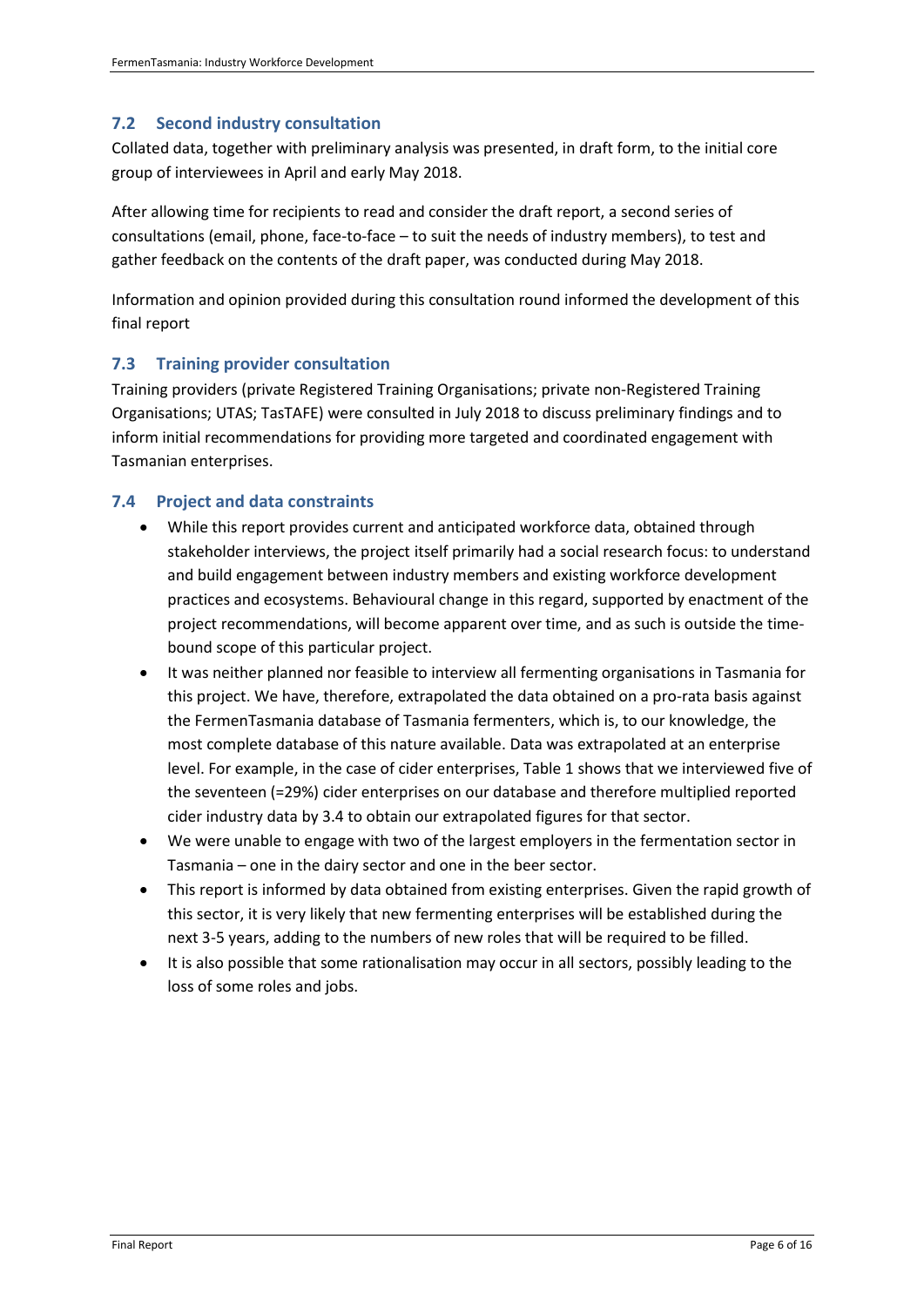# <span id="page-8-0"></span>**8 Current and anticipated industry workforce**

Data in this section provides a snapshot of current (2017-18) and anticipated (3-5-year horizon) workforce numbers for the Tasmanian fermentation sector, presented against three categories:

- Number of employees
- Full Time Equivalent employment
- Number of roles.

The first two categories are self-explanatory. The third – number of roles – provides a measure of the diversity of tasks performed across the existing workforce.

#### <span id="page-8-1"></span>**8.1 Interviews**

*Table 1. Number of Tasmanian fermentation producers interviewed, by sector and region*

| ${\bf \mathit{REGION}^1}$<br><b>SECTOR</b> | North-<br>west | <b>North</b> | South | <b>TOTAL</b> | <b>TAS</b><br>Fermenters <sup>4</sup><br>on our<br>database | % of known<br>sector<br>interviewed |
|--------------------------------------------|----------------|--------------|-------|--------------|-------------------------------------------------------------|-------------------------------------|
| <b>Beer</b>                                |                |              | 3     | 6            | 29                                                          | 21%                                 |
| <b>Cider</b>                               |                | 2            |       | 5            | 17                                                          | 29%                                 |
| Dairy <sup>2</sup>                         |                |              |       | 3            | 19                                                          | 16%                                 |
| Other $3$                                  |                | 3            | 6     | 10           | 32                                                          | 31%                                 |
| <b>SUB-TOTAL</b>                           | 3              | 9            | 12    | 24           | 97 <sup>5</sup>                                             | 25%                                 |

| Wine         | $\blacksquare$ | $\,$ | J             |  |
|--------------|----------------|------|---------------|--|
| <b>TOTAL</b> | -              | $\,$ | $\sim$<br>ᅩJJ |  |

1. Regions are those used for economic development activities in Tasmania

2. Sector 'Dairy' consulted in interviews included: cheese; yogurt.

- 3. Sector 'Other' consulted in interviews included: fermented condiments; fermented beverage; miso; bread; plant-based cheese; kraut; kimchi; mead; water kefir
- 4. TAS Fermenters Business that ferment product. Does not include business that just bottle, market, etc
- 5. Wine sector information provided for completeness. Data analysed in this report does not include the 'Wine' Sector, as this sector has developed its own workforce development plan.

From Table 1, we can see that the proportion of enterprises on the FermenTasmania database that participated in the consultation process was consistently high across sectors, ranging between 16% (Dairy) - 31% (Other). Importantly, the interview process reached a high level of data saturation (i.e. no new perspectives or explanations were being raised by interviewees) with regards to perceived opportunities and threats being faced by these sectors during the next 3-5 years.

#### <span id="page-8-2"></span>**8.2 Enterprise size**

#### 8.2.1 Current employee numbers, full time equivalent (FTE) employment and individual roles

For those sectors for which first hand data was collected, the extrapolated data in Table 2 indicate that:

- There were about 1,100 people employed in the fermentation sector in Tasmania
- Total employee numbers ranged from 1 to 57 in those companies interviewed, with thirdparty estimates suggesting that the largest enterprise had about 400 employees.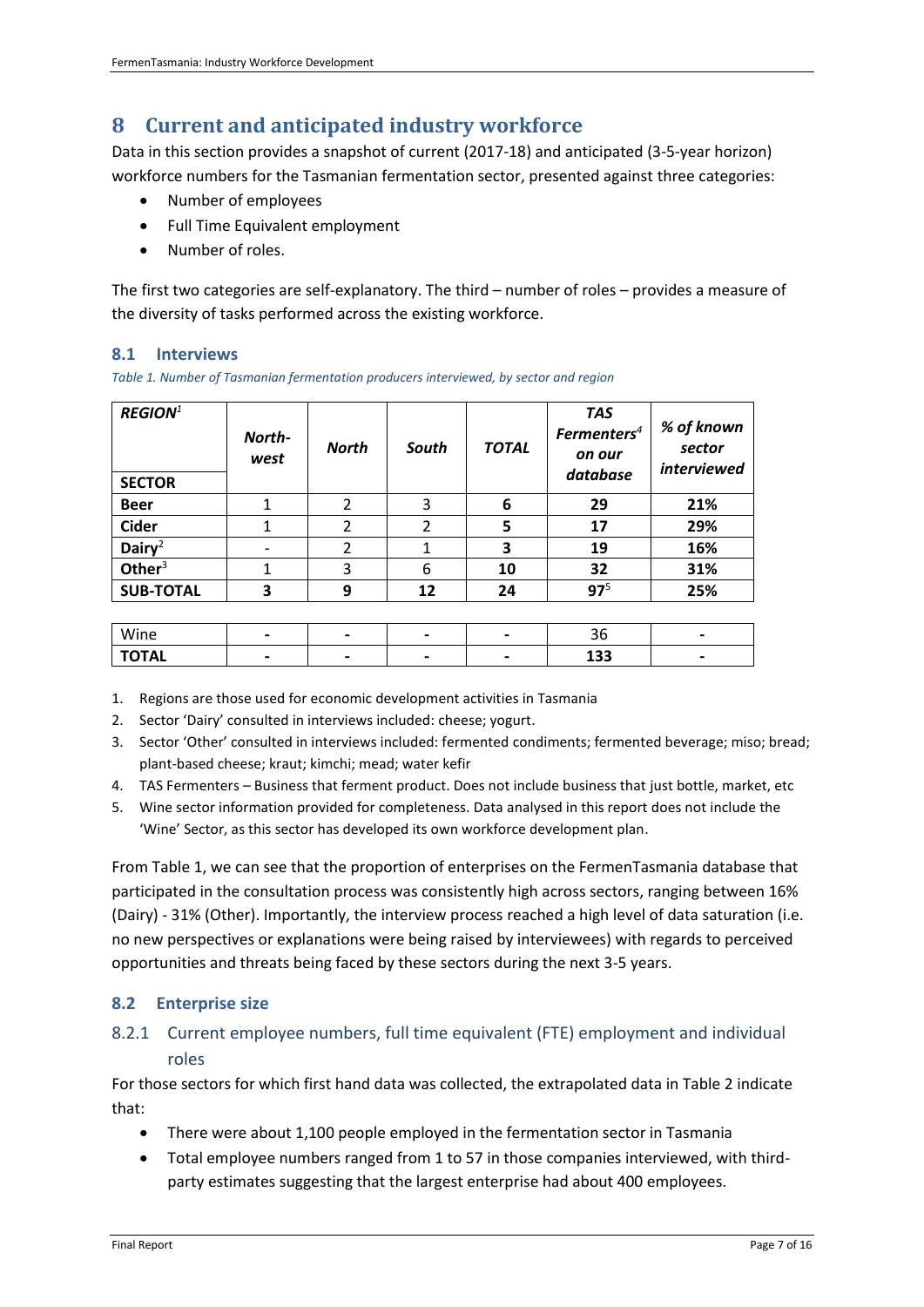• The median number of employees in enterprises varied between sectors, from three in the cider sector to 12 in the dairy sector.

|                | <b>Interview data</b>       |                                            |                                             |                                             |                                                         |  |  |
|----------------|-----------------------------|--------------------------------------------|---------------------------------------------|---------------------------------------------|---------------------------------------------------------|--|--|
| <b>SECTOR</b>  | <b>Current</b><br>employees | <b>Median</b><br>employees<br>per business | <b>Minimum</b><br>employees<br>per business | <b>Maximum</b><br>employees<br>per business | <b>Total current</b><br>employees in<br><b>Tasmania</b> |  |  |
| Beer*          | 89                          | 6.0                                        |                                             | 57                                          | 424                                                     |  |  |
| <b>Cider</b>   | 62                          | 3.0                                        |                                             | 45                                          | 214                                                     |  |  |
| Dairy*         | 38                          | 12.0                                       | 12                                          | 14                                          | 224                                                     |  |  |
| Other          | 65                          | 3.5                                        |                                             | 34                                          | 210                                                     |  |  |
| <b>Overall</b> | $254^2$<br>total            | 6.1<br>average                             | lowest                                      | 57<br>highest                               | 1,072<br>total                                          |  |  |

*Table 2. Current employees in the Tasmanian fermentation industry*

1. Total current employees extrapolated based on percentage of known sector interviewed

2. Does not include additional 20 casual staff intermittently employed for festivals or events

**\*Note** We were not successful in attempts to engage with the largest cheese producer in NW Tas or the largest beer and cider producer in southern Tasmania. It is estimated that these enterprises employ around 400 and 90 people respectively.

For those sectors for which first-hand data was collected, the data in Table 3 indicate that:

- There were about 870 FTE positions in the fermentation sector in Tasmania
- Total FTE numbers ranged from 1 to 57 in those companies interviewed, with extrapolated third-party estimates suggesting that the largest enterprise had about 320 FTEs.
- The median number of FTE positions in enterprises varied between sectors, from 2.5 in the cider sector to 12 in the dairy sector.

|                |                                  | Extrapolated $1$                   |                                               |                                               |                                                     |  |
|----------------|----------------------------------|------------------------------------|-----------------------------------------------|-----------------------------------------------|-----------------------------------------------------|--|
| <b>SECTOR</b>  | <b>Current FTE</b><br>employment | <b>Median FTEs</b><br>per business | <b>Minimum</b><br><b>FTEs per</b><br>business | <b>Maximum</b><br><b>FTEs per</b><br>business | <b>Total FTE</b><br>employees in<br><b>Tasmania</b> |  |
| Beer*          | 81                               | 3.8                                |                                               | 57                                            | 386                                                 |  |
| <b>Cider</b>   | 36                               | 2.5                                |                                               | 25                                            | 122                                                 |  |
| Dairy*         | 35                               | 12                                 | 10                                            | 13                                            | 206                                                 |  |
| Other          | 47                               | 2.4                                |                                               | 25                                            | 152                                                 |  |
| <b>Overall</b> | 199                              | 5.1                                |                                               | 57                                            | 866                                                 |  |
|                | total                            | average                            | lowest                                        | highest                                       | total                                               |  |

*Table 3. Current full time equivalent (FTE) employment in Tasmanian fermentation industry*

1. Total FTE extrapolation was based on the percentage of known sector interviewed

**\*Note** These data do not include the largest cheese producer in NW Tas or the largest beer and cider producer in southern Tasmania.

Table 4 provides a summary of data presented above, in addition the ratios between FTE and total employee numbers, and between total roles and total employee numbers. Bearing in mind the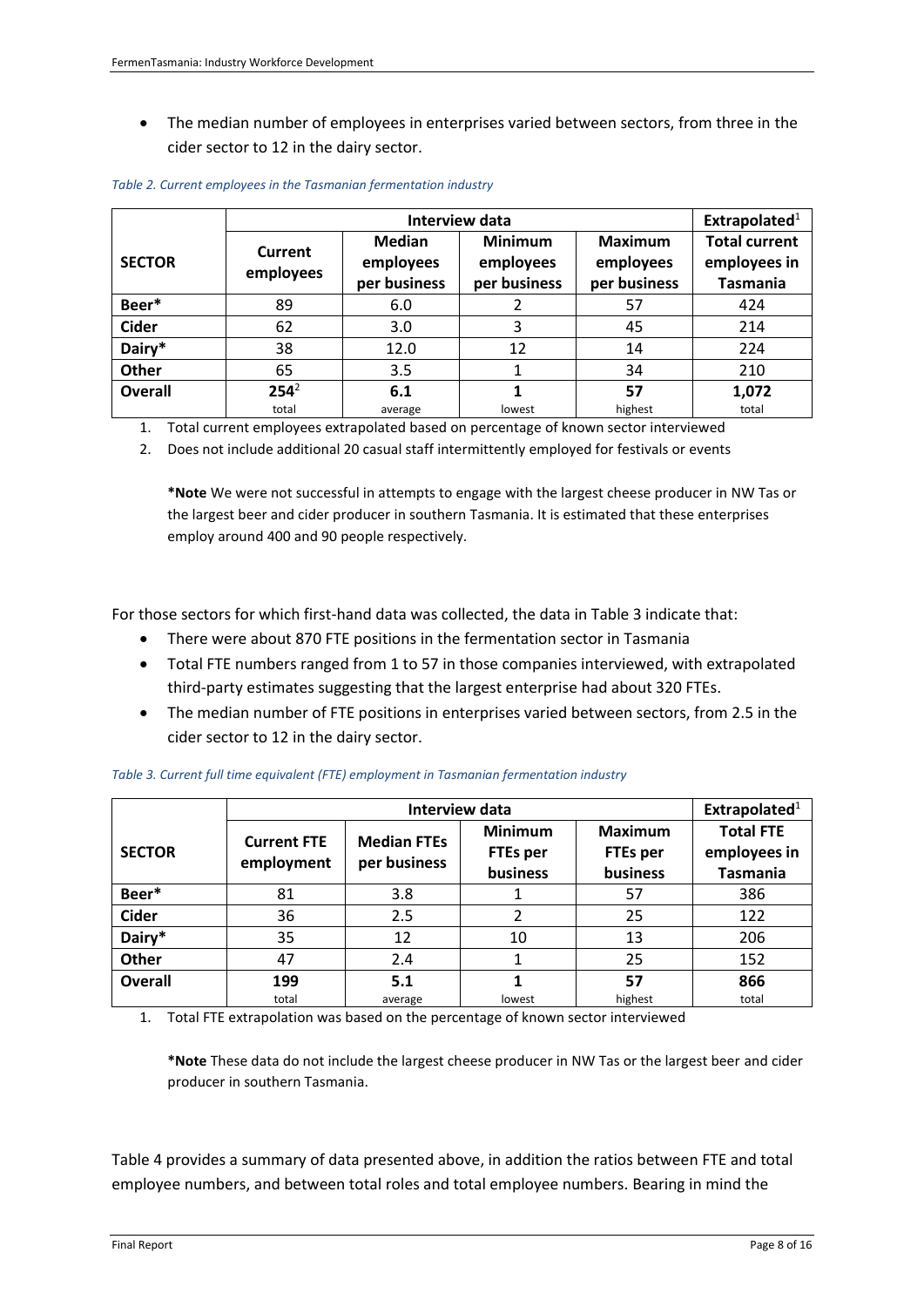caveat regarding absence of data for two large enterprises, these ratios suggest that the smaller fermentation sector enterprises provide largely close-to-full-time positions (average FTE:employee ratio of 0.8).

The significance, if any, of the average number of roles per employee data is unclear, but it may be that a decreasing ratio is an indication of increasing organisational maturity of a given enterprise.

*Table 4. Extrapolated summary of current employees, full time equivalent (FTE) employment and roles in the Tasmanian fermentation industry*

|                |             | <b>Extrapolated to current Tasmanian industry</b> | <b>Current ratios</b> |                      |                 |
|----------------|-------------|---------------------------------------------------|-----------------------|----------------------|-----------------|
| <b>SECTOR</b>  | <b>FTEs</b> | <b>Employees</b>                                  | <b>Roles</b>          | <b>FTE:employees</b> | roles:employees |
| Beer*          | 386         | 424                                               |                       | 0.9                  | 1.2             |
| <b>Cider</b>   | 122         | 214                                               | 217                   | 0.6                  | 1.0             |
| Dairy*         | 206<br>224  |                                                   | 241                   | 0.9                  | 1.1             |
| Other          | 152         | 210                                               | 245                   | 0.7                  | 1.2             |
| <b>Overall</b> | 866         | 1,072                                             | 1,193                 | 0.8                  | $1.1\,$         |
|                | total       | total                                             | total                 | average              | average         |

**\*Note** These data do not include the largest cheese producer in NW Tas or the largest beer and cider producer in southern Tasmania.

Table 5 provides a breakdown of data regarding current and anticipated (3-5-year horizon) roles in the fermentation sector in Tasmania.

We have, informed by the interview raw data, separated these roles into three categories:

- *Leadership/Managerial roles* (e.g. business strategy, business development, compliance, finance, workforce relations, workplace health and safety, marketing)
- *Specialist roles* (e.g. product development, design, production, quality systems, quality control, quality assurance, food safety)
- *Operations roles* (e.g. general labour, cleaning, stock control, retail, food service, packing, maintenance, sales, distribution, administration).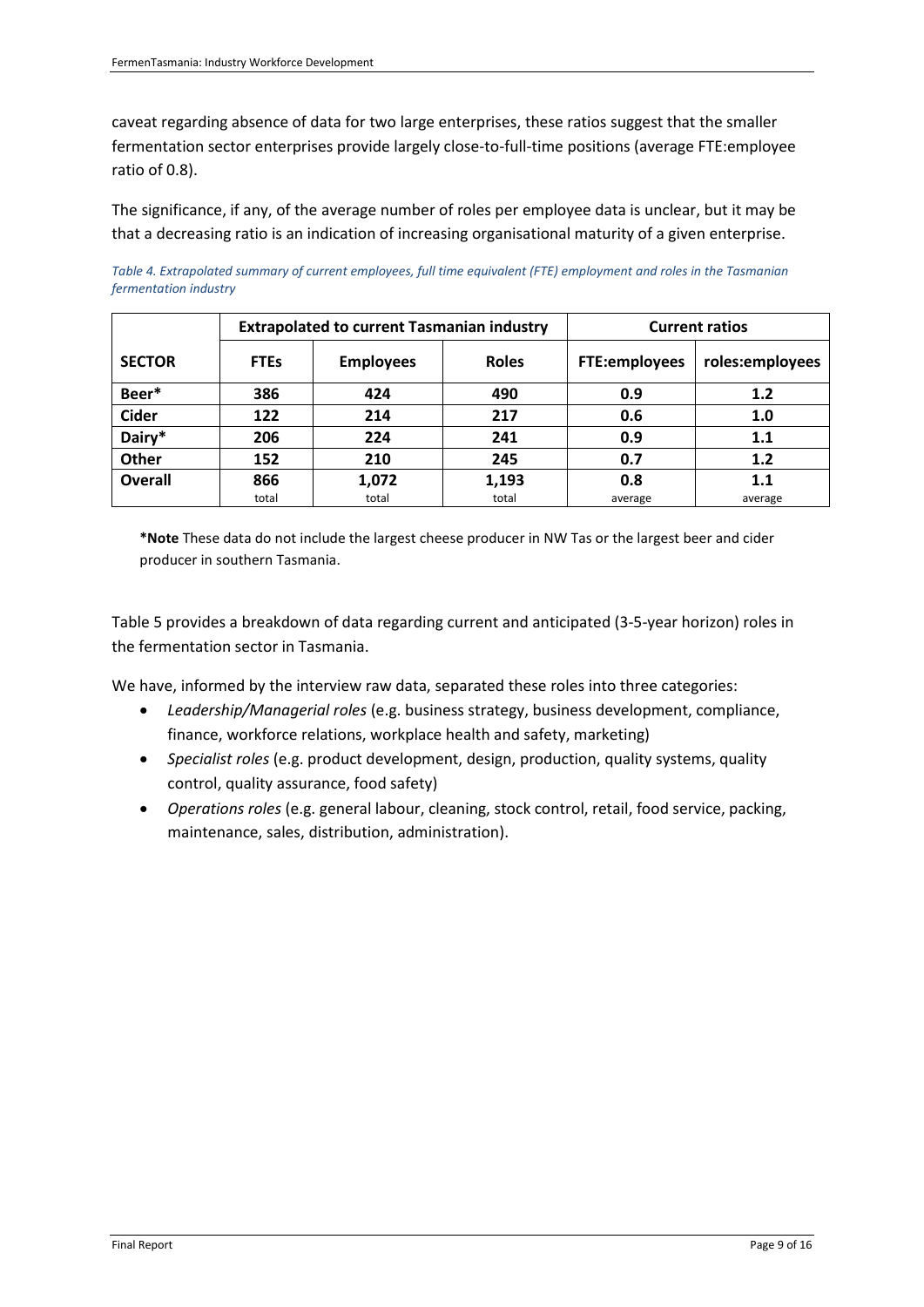|               | <b>Current roles</b> |                   |                   |              |                                           |                   |                   |       |  |  |
|---------------|----------------------|-------------------|-------------------|--------------|-------------------------------------------|-------------------|-------------------|-------|--|--|
| <b>SECTOR</b> |                      | Interview data    |                   |              | <b>Extrapolated to Tasmanian industry</b> |                   |                   |       |  |  |
|               | Leader/Manager       | <b>Specialist</b> | <b>Operations</b> | <b>Total</b> | Leader/Manager                            | <b>Specialist</b> | <b>Operations</b> | Total |  |  |
| Beer*         | ᅩ                    |                   | bТ                | 103          | 71                                        | 129               | 290               | 490   |  |  |
| Cider         |                      |                   | 40                | 63           | 24                                        | 55                | 138               | 217   |  |  |
| Dairy*        | 10                   |                   |                   |              | 59                                        | 59                | 124               | 242   |  |  |
| Other         | $\mathbf{a}$<br>ے    |                   | 42                | 76           |                                           | 39                | 135               | 245   |  |  |
| <b>TOTAL</b>  | 54                   | 65                | 164               | 283          | 225                                       | 282               | 687               | 1,194 |  |  |

#### *Table 5. Summary of current and projected roles in the Tasmanian fermentation industry*

|               | New roles in next 3 to 5 years |                   |                   |       |                                           |                   |                   |       |  |
|---------------|--------------------------------|-------------------|-------------------|-------|-------------------------------------------|-------------------|-------------------|-------|--|
| <b>SECTOR</b> |                                | Interview data    |                   |       | <b>Extrapolated to Tasmanian industry</b> |                   |                   |       |  |
|               | Leader/Manager                 | <b>Specialist</b> | <b>Operations</b> | Total | Leader/Manager                            | <b>Specialist</b> | <b>Operations</b> | Total |  |
| Beer*         |                                |                   |                   |       |                                           |                   | 10                | 38    |  |
| Cider         |                                |                   |                   | 13    | 28                                        |                   | 10                | -45   |  |
| Dairy*        |                                |                   |                   | 16    | 29                                        | 47                | 10                | 94    |  |
| Other         |                                |                   |                   | 54    | 42                                        | 26                | 106               | 174   |  |
| <b>TOTAL</b>  | $\mathbf{z}$<br>21             |                   | 43                | J 1   | 104                                       | 94                | 153               | 351   |  |

|              | Total projected roles in next 3 to 5 years |                   |                   |       |                                           |                   |                   |              |  |  |
|--------------|--------------------------------------------|-------------------|-------------------|-------|-------------------------------------------|-------------------|-------------------|--------------|--|--|
|              |                                            | Interview data    |                   |       | <b>Extrapolated to Tasmanian industry</b> |                   |                   |              |  |  |
|              | Leader/Manager                             | <b>Specialist</b> | <b>Operations</b> | Total | Leader/Manager                            | <b>Specialist</b> | <b>Operations</b> | <b>Total</b> |  |  |
| Beer*        | 16                                         | 30                | 65                | 111   | 76                                        | 143               | 309               | 528          |  |  |
| Cider        | ᅩ                                          | 18                | 43                | 76    | 52                                        | -62               | 148               | 262          |  |  |
| Dairy*       | ᅩ                                          |                   |                   | E7    | 88                                        | 106               | 142               | 336          |  |  |
| Other        | 35                                         | 20                |                   | 130   | 113                                       | 65                | 241               | 419          |  |  |
| <b>TOTAL</b> | 81                                         | 86                | 207               | 374   | 329                                       | 376               | 840               | 1,545        |  |  |

**\*Note** These data do not include the largest cheese producer in NW Tas or the largest beer and cider producer in southern Tasmania.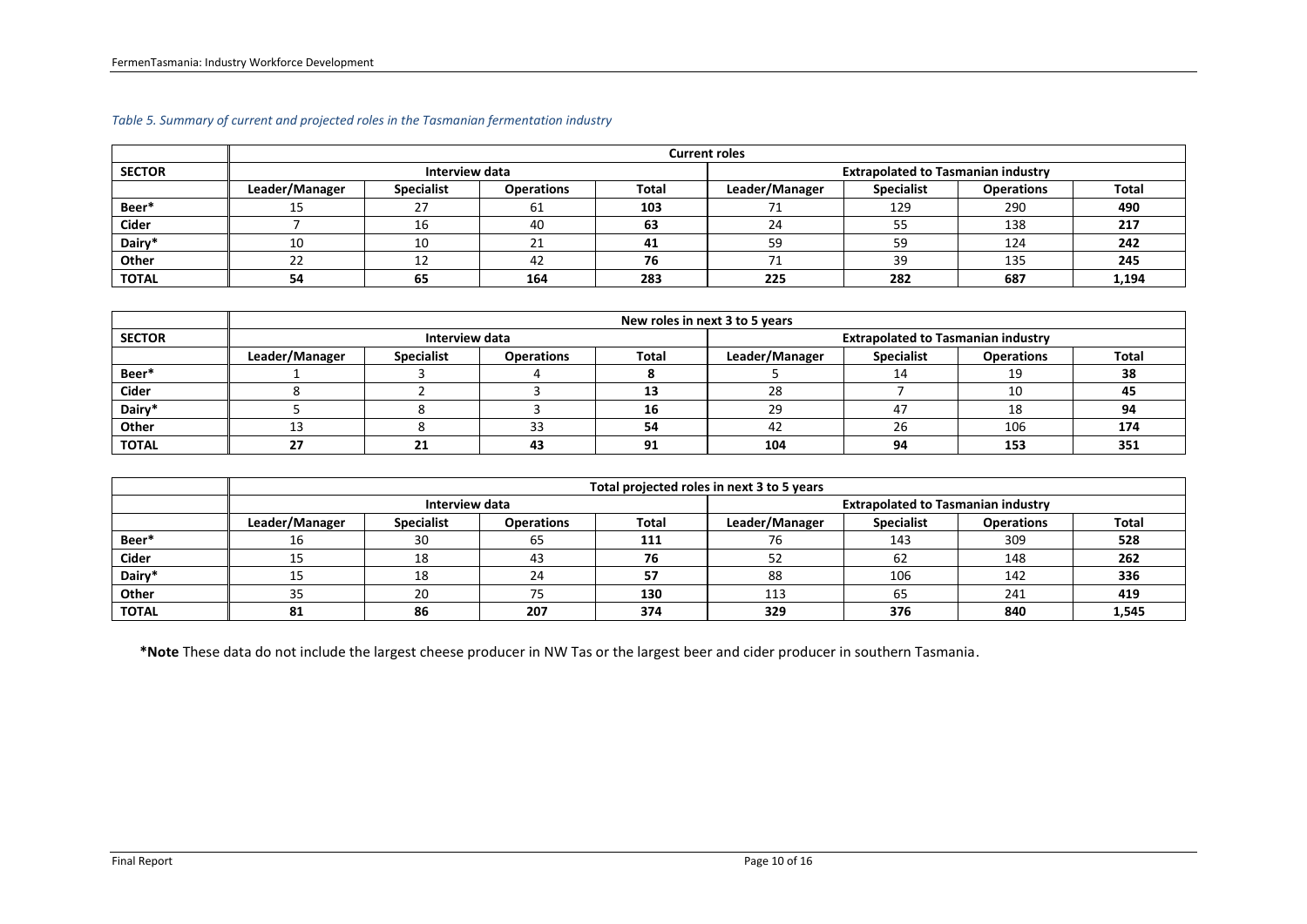# <span id="page-12-0"></span>**9 Analysis**

#### <span id="page-12-1"></span>**9.1 Anticipated industry growth**

Recognising the constraints described in the Methods section (page 6), analysis of the data presented above, informed by broader discussions during the two rounds of industry-member interviews, can be summarised as follows.

- The fermentation industry in Tasmania is in a stage of strong growth. Of the 24 Tasmanian fermentation producers interviewed, 18 (75%) indicated that they had plans for growth in the next three to five years and that they would require new roles within their business.
- Extrapolated data suggest the following growth patterns for the fermentation sector over the next 3-5 years:
	- o **Beer**: there will be a requirement for about **40 new roles** (an overall increase of ~10%), with around 30 of these being in the Specialist and Operations categories, the remainder being Managers/Leaders.
	- o **Cider**: there will be a requirement for about **45 new roles** (an overall increase of ~20%), about 30 of which will be in the Leader/Manager category, and the remainder evenly spread across Specialist and Operations.
	- o **Dairy**: there will be a requirement for about **95 new role**s (an overall increase of ~15%), about 50 of which will be in the Specialist category, and the remainder spread relatively evenly across the Leader/Manager and Operations categories.
	- o **Other**<sup>3</sup> : there will be a requirement for about **170 new roles** (an overall increase of ~70%), about 100 of which will be in the Operations category, ~40 Leader/Managers and ~30 Specialists.
- These data suggest that the following would need be filled over the next 3-5 years:
	- o **~100 Management/Leadership roles**
		- Industry members felt that training opportunities for this category were readily available.
		- The concept of such courses being offered specifically to those in the agrifood sector was considered attractive in terms of added peer-review and networking possibilities.

#### o **~100 Specialist roles**

- Industry members felt that training to bring 'work-ready' specialists into the workforce, and for those already in the industry to gain specialist skills, was lacking.
- It was felt that capability-building for these roles could be supported through a combination of focussed, non-accredited courses and an increased selection of tertiary-level (TAFE and University) options.

1

<sup>&</sup>lt;sup>3</sup> The 'Other' category comprises producers of, amongst other things, fermented condiments; fermented beverages; miso; bread; plant-based cheese; kraut; kimchi; mead; and water kefir.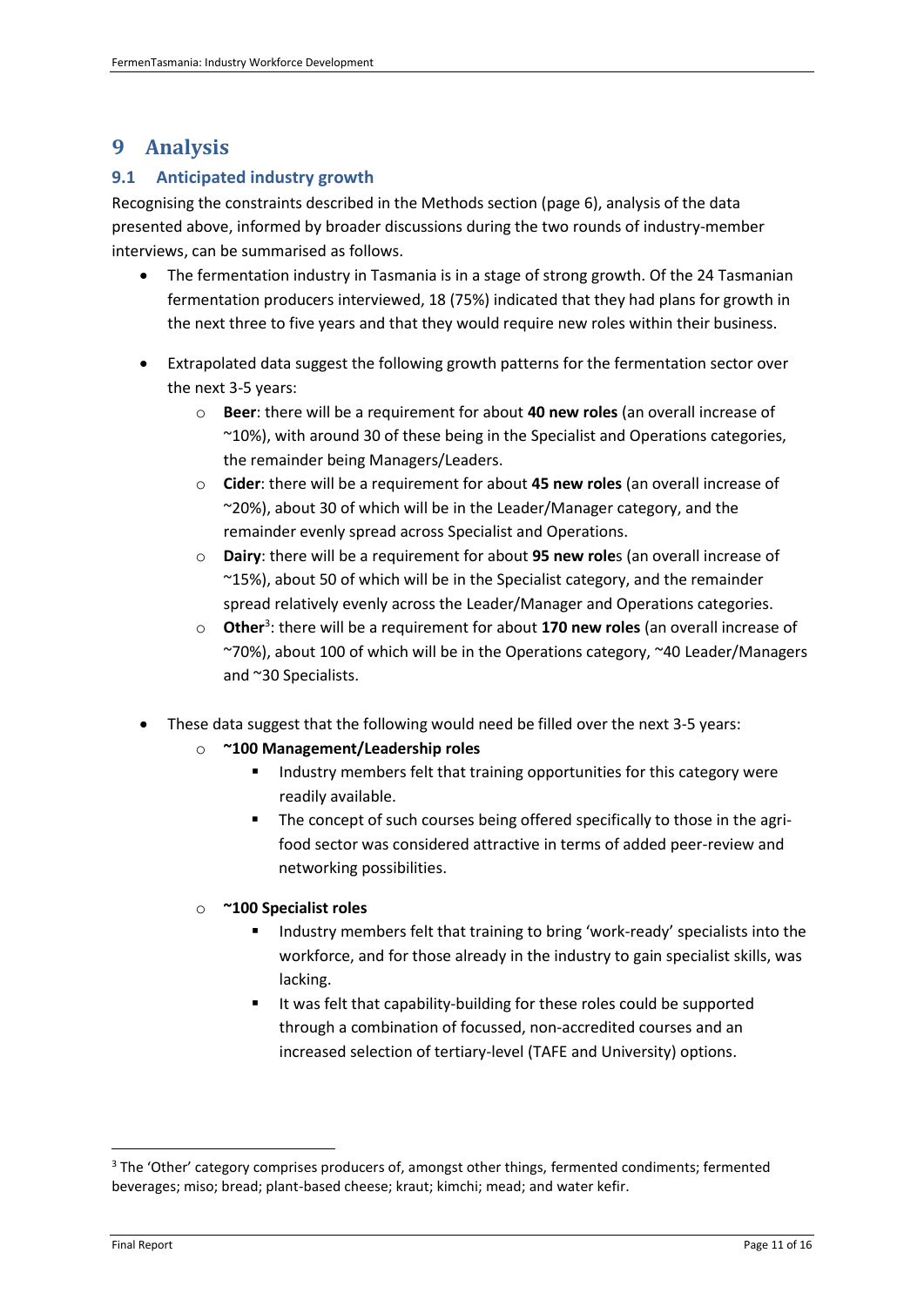■ Interviewees encouraged training providers to explore options to integrate industry-recognised training (e.g. from the Institute of Brewing and Distilling) into current or new accredited units.

#### o **~150 Operations roles.**

- Interviewees considered that for training for this cohort to be more effective, there was a need for greater engagement between industry members and training providers.
- A key and consistent point was that industry members considered that production-level training should include the 'why' as well as the 'what' and 'how' of the skills development in question. It was considered that a change of emphasis along these lines would
	- increase operations worker job satisfaction by increasing their understanding of the absolute value of many of their day-to-day tasks and
	- increase employment options and flexibility amongst operations workers.

It should be noted that:

- this anticipated growth within the Tasmanian fermentation sector could be stronger than indicated, as only extant enterprises were included in the consultations. Given the rapid increase in the number of fermentation-focussed enterprises during the past few years, it is considered likely that this trend will continue. It is possible also that some rationalisation may occur within some sectors, tempering the observed expansion rate. At present, it is impossible to assess the likelihood, scale or impact of possible new market entrants and/or rationalisation.
- this data relates only to Tasmania. It is likely that other Australian states will be experiencing similar trends, suggesting that demand across Australia for additional, appropriately skilled fermentation-focussed staff is likely to be high in the coming years.

#### <span id="page-13-0"></span>**9.2 Training curriculum priorities and options**

Table 6 provides a picture of the typical spread of roles along a fermentation-focussed value chain, mapped against Operations, Specialist and Management/Leadership categories.

It was clear through the initial interviews and subsequent industry feedback that there is a need for workforce development activities across the entire value chain of fermenting-focussed enterprises.

However, interviewees – who were largely enterprise owners and/or managers – had a strong preference for workforce development to be focussed on the Operations and Specialist categories.

In saying this, industry members felt that more could be done to map training courses and segments more closely to current industry needs. It was also felt that courses should do more to focus on provision of useful knowledge that underpins current skill requirements. This highlights a perception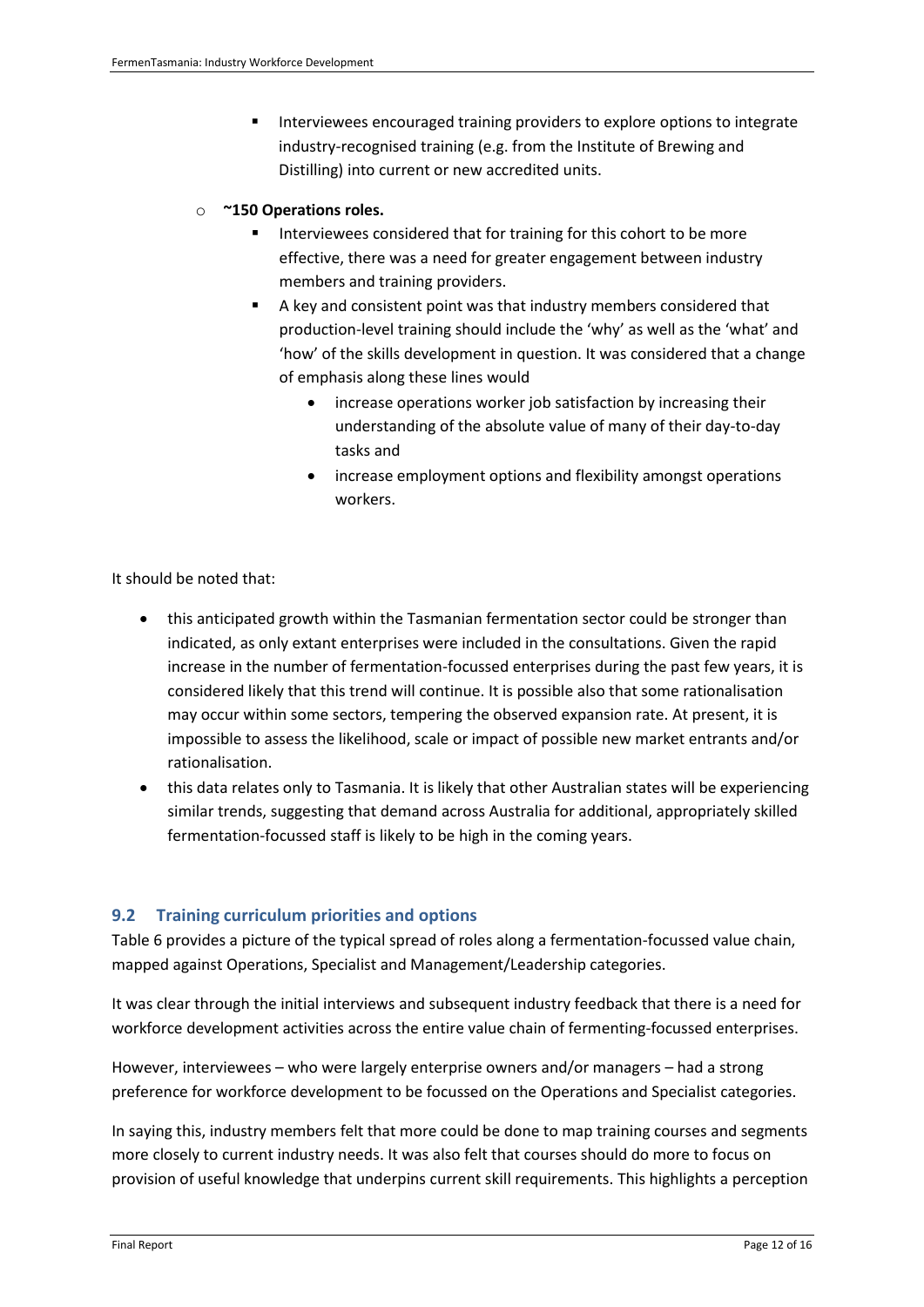by industry members that they are somewhat disconnected from curriculum design and priority setting.

The delivery of courses that support workplace-relevant knowledge and skills was viewed as important by all interviewees. Demand for delivery of accredited qualifications, however, was mixed. There was no clear trend in response to questions regarding the perceived value of training that leads to accredited qualifications, be they Certificates, Diplomas, Associate degrees or Degrees. Some industry members discounted the value of these, while others were keen for all training to be mapped against formal qualifications. It is worth noting that some interviewees saw more value in providing in-house training than engaging with external providers.

#### <span id="page-14-0"></span>**9.3 Delivery options**

Perhaps unsurprisingly, opinion regarding preferred delivery mechanisms covered the range from wholly in-house (by staff and/or external training providers) to wholly external.

There was a clear preference across interviewees, from smaller and larger enterprises, to 'hire for attitude, and train in-house'. Exploration of this preference highlighted a common belief that each production system was unique, and that externally-provided training was unlikely to provide relevant, practical skills.

It will be a challenge to develop courses that appeal to most enterprises and their staff. The first step will be building trust in the course material, so that the intrinsic value of each course is apparent. Once that trust is built, it is likely that enterprises will show an increased flexibility in accepting alternative delivery options.

Anecdotal evidence suggests that the larger fermenting enterprises in Tasmania, all of whom are owned by multi-national entities, are unlikely to engage in any substantial way with state-based workforce development activities. These companies have access to their own focussed, in-house workforce development programs.

#### <span id="page-14-1"></span>**9.4 Project outcomes**

While anticipated project outcomes are expected to be more obvious across a 1-3-year time-scale, it is worth noting that some change was already apparent during the delivery of the project itself.

- Attitudinal changes
	- o Discussions during the second industry consultation showed an increased focus on the need for increased formality of enterprise-level workforce development activities.
- Capacity and structural changes
	- o There was increased discussion about how organisations like FermenTasmania could work with enterprises on individual and collective bases to develop and deliver workforce development resources and activities.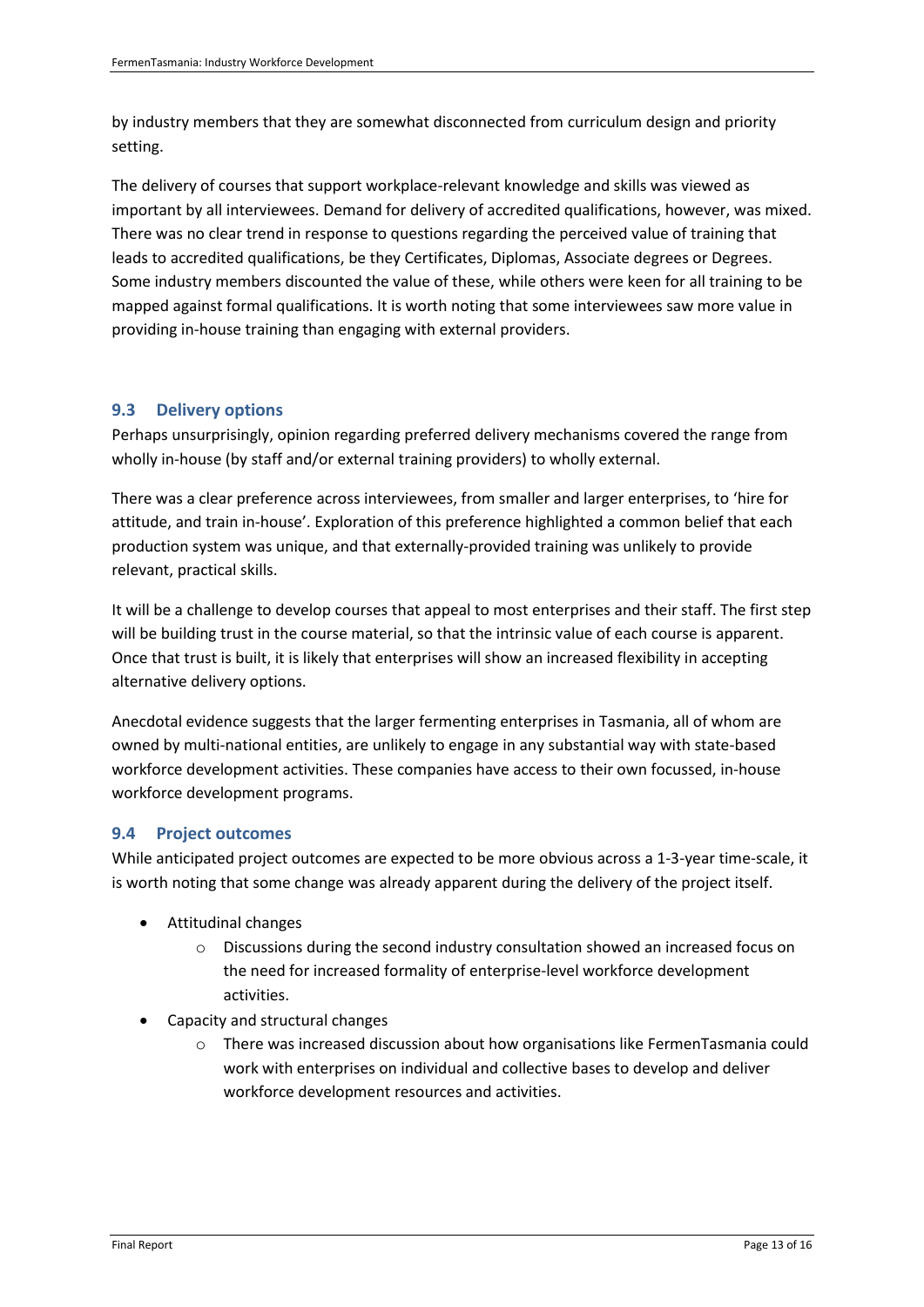|                       | <b>Roles</b>                                                                                                           |                                                                                                                 |                                                                                                                                                                                                                                                                                               |                                                                                                  |                                                                                                                                                                                                                                  |                                                                                                    |  |  |  |  |  |
|-----------------------|------------------------------------------------------------------------------------------------------------------------|-----------------------------------------------------------------------------------------------------------------|-----------------------------------------------------------------------------------------------------------------------------------------------------------------------------------------------------------------------------------------------------------------------------------------------|--------------------------------------------------------------------------------------------------|----------------------------------------------------------------------------------------------------------------------------------------------------------------------------------------------------------------------------------|----------------------------------------------------------------------------------------------------|--|--|--|--|--|
| <b>Category</b>       | <b>Business</b>                                                                                                        | Maintenance                                                                                                     | <b>Operations</b>                                                                                                                                                                                                                                                                             | Packaging                                                                                        | <b>Sales and Marketing</b>                                                                                                                                                                                                       | <b>Distribution</b>                                                                                |  |  |  |  |  |
| <b>Operations</b>     | • Administration assistant                                                                                             | • Maintenance technician -<br>repair and preventative<br>maintenance                                            | • Production operator<br>(daily operations and<br>cleaning)<br>• Stock control assistant<br>• WHSE representative                                                                                                                                                                             | • Packaging operator<br>• Stock control assistant                                                | • Marketing assistant<br>· Sales representative<br>• Brand ambassador<br>• Food and Beverage<br>attendant                                                                                                                        | • Delivery driver<br>• Stock control assistant<br>• Warehouse operator                             |  |  |  |  |  |
| Specialist            | • Office manager<br>• Accounts officer<br>· Payroll officer<br>• Purchasing officer<br>· HR officer                    | · Mechanical<br>fitter/engineer<br>• Maintenance<br>planner/supervisor<br>• Maintenance inventory<br>controller | • Inventory/Stock<br>controller (ingredients,<br>finished goods)<br>• Purchasing officer<br>• Team leader<br>• Storage manager<br>• QA/QC manager<br>• Food scientist<br>• Lab technician<br>• Production planner<br>• Grower liaison officer                                                 | · Inventory controller<br>• Packaging supervisor<br>• Production planner<br>• Packaging engineer | • Marketing team leader<br>· Social media manager<br>• Sales team leader<br>• Orders and inventory<br>administrator<br>• Food and beverage<br>supervisor                                                                         | • Stock control and<br>delivery manager<br>• Logistics administrator                               |  |  |  |  |  |
| Management/Leadership | • Director<br>• HR manager<br>• Compliance manager<br>• Financial controller<br>$\bullet$ CEO<br>• Procurement manager | • Engineering manager                                                                                           | • New Product<br>Development manager<br>• Production manager<br>• Operations manager<br>• Technical manager<br>• Food scientist<br>• Laboratory manager<br>• Operations director<br>• WHSE manager<br>• Quality manager/s<br>(HACCP, ISO, Food safety)<br>• Continuous improvement<br>manager | • Packaging manager                                                                              | • Marketing director<br>• Marketing manager<br>• Brand manager<br>· Sales manager<br>• Sales director<br>• Key accounts manager<br>• Venue manager<br>• Festivals manager<br>• Sponsorship manager<br>• Public relations manager | • Customer liaison<br>manager<br>• Logistic manager<br>• Supply manager<br>• Supply chain director |  |  |  |  |  |

#### *Table 6: Matrix of roles along a generic fermentation value chain against Operations, Specialist and Management/Leadership categories*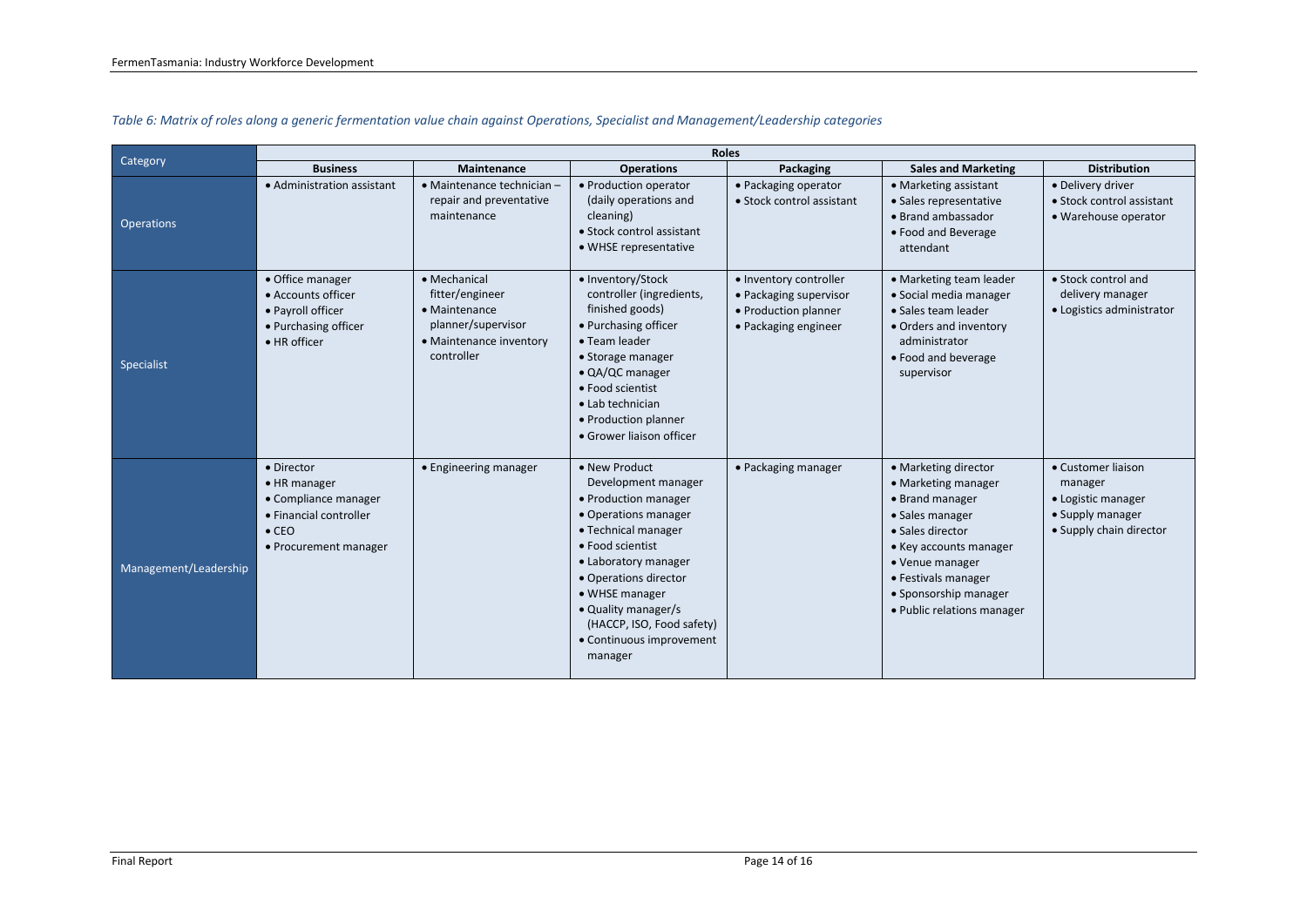# <span id="page-16-0"></span>**10 Recommendations**

At the time of writing (September 2018), FermenTasmania has just been awarded initial operational funding support from Food Innovation Australia Ltd. As such, FermenTasmania will be well paced to:

- take ownership of project recommendations,
- apply resources to their implementation, and
- monitor and evaluate future trends.

FermenTasmania's industry-cluster framework (e.g. see http://www.tci-network.org/about\_clusters) will facilitate closer collaboration among individual enterprises, industry groups and training providers to design and implement practical, pragmatic interventions to meet anticipated workforce capacity and capability needs.

Data from this project will be an invaluable source of base-line information to inform FermenTasmania's work to support Tasmania's fermentation-focussed enterprises.

#### **Recommendation 1: FermenTasmania to establish a forum comprising industry members and training providers to discuss industry workforce development priorities and delivery options**

This project has provided a first step in building a cohesive, cross-industry workforce development program.

The next step is to build a solid working relationship between industry and training providers so that the drivers and needs of each can be understood and a flexible, sustainable workforce development framework be developed.

In this way, the industry will build an understanding of specific skills needed within various enterprises and then work directly with training providers to design and deliver courses that meet these needs. If it is found that the current pool of training providers is not able to deliver against identified needs, then alternative delivery models will need to be explored.

It should be noted that this recommendation aligns with Recommendations 1 and 3 from the Tasmanian Distilling Industry Workforce Report (Skills Tasmania, 2017). FermenTasmania currently is leading discussions regarding providing executive and coordinating roles for several Tasmanian industry bodies and anticipates being able to facilitate progress against these recommendations.

#### **Recommendation 2: Fermentasmania to work with industry bodies and training providers to map recognised industry training packages against accredited courses or units**

There is currently a range of opinions as to the current value of accredited qualifications within the fermentation workforce. It is also acknowledged that formal qualifications are valued by a sector of